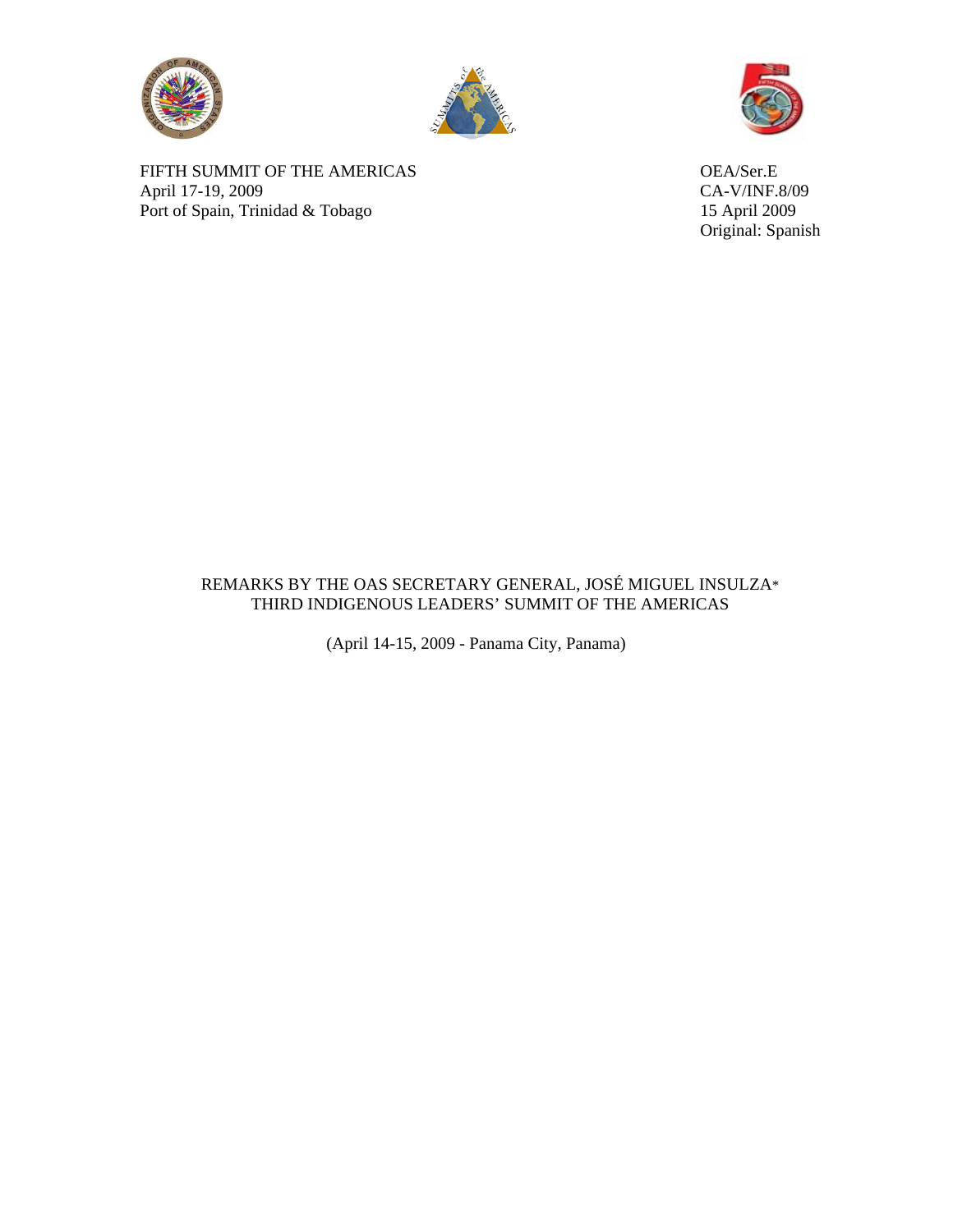## OAS SECRETARY GENERAL, JOSÉ MIGUEL INSULZA\* THIRD INDIGENOUS LEADERS' SUMMIT OF THE AMERICAS

(April 14-15, 2009 - Panama City, Panama)

From OAS Headquarters, please accept my warmest greetings, to all of the participants and organizations attending this indigenous forum, as well as to those who, in one way or another, participate in the Draft American Declaration on the Rights of Indigenous Peoples. I regret not being able to join you in this very important meeting, but my commitment with the organization and development of the Fifth Summit of the Americas in Trinidad and Tobago, does not allow me to be there. However, taking advantage of the benefits of current technology, we can shorten the distances and be present in a virtual manner in this meeting.

As you know, the process of the Draft American Declaration on the Rights of Indigenous Peoples started in 1999, and many say that it has been in the institution for too many years; but, in reality, the text under consideration, the Record of the Current Status<sup>[1](#page-1-0)</sup>, has been the object of only 5 meetings of negotiation in the past four years, given the fact that its revision was initiated in 2006.

The OAS General Assembly has annually renewed the mandate of the Working Group and has also clearly expressed the commitment of the OAS to the rights of the indigenous peoples of the hemisphere; likewise, it has opened an important space for the indigenous representatives, giving them full and effective participation within the meetings of discussion.

The participation of indigenous peoples' representatives in the meetings of negotiation and the special sessions is assured by the Specific Fund to Support the Elaboration of the American Declaration on the Rights of Indigenous Peoples. This Specific Fund makes possible the participation of at least one indigenous representative per country in each meeting.

Without a doubt, the impact of the adoption of the United Nations Declaration on the Rights of Indigenous Peoples has presented additional challenges to our negotiations on the hemispheric text, taking into account that not all of the OAS member states signed the United Nations document.

Nevertheless, the OAS Working Group has continued its work to seek a document that can be the result of consensus among member states and that gives the regional text legitimacy in relation to the themes.

I must also highlight the role of the Inter-American Human Rights System, both the Commission and the Court of Human Rights, organs that have issued opinions and established jurisprudence which advances the rights of indigenous peoples in our hemisphere.

 $\overline{a}$ 

<span id="page-1-0"></span><sup>\*</sup> Original: Video projection during the inaugural session of the Third Indigenous Leaders' Summit of the Americas "Implementing the Rights of the Indigenous Peoples of the Americas for Present and Future Generations." Panama City, Panama. April 14-15, 2009.

<sup>1</sup> Record of the Current Status of the Draft American Declaration on the Rights of Indigenous Peoples (Document [[GT/DADIN/doc.334/08 rev.3](http://www.oas.org/dil/esp/GT-DADIN_doc_334-08_rev3_esp.pdf)] December 30, 2008)